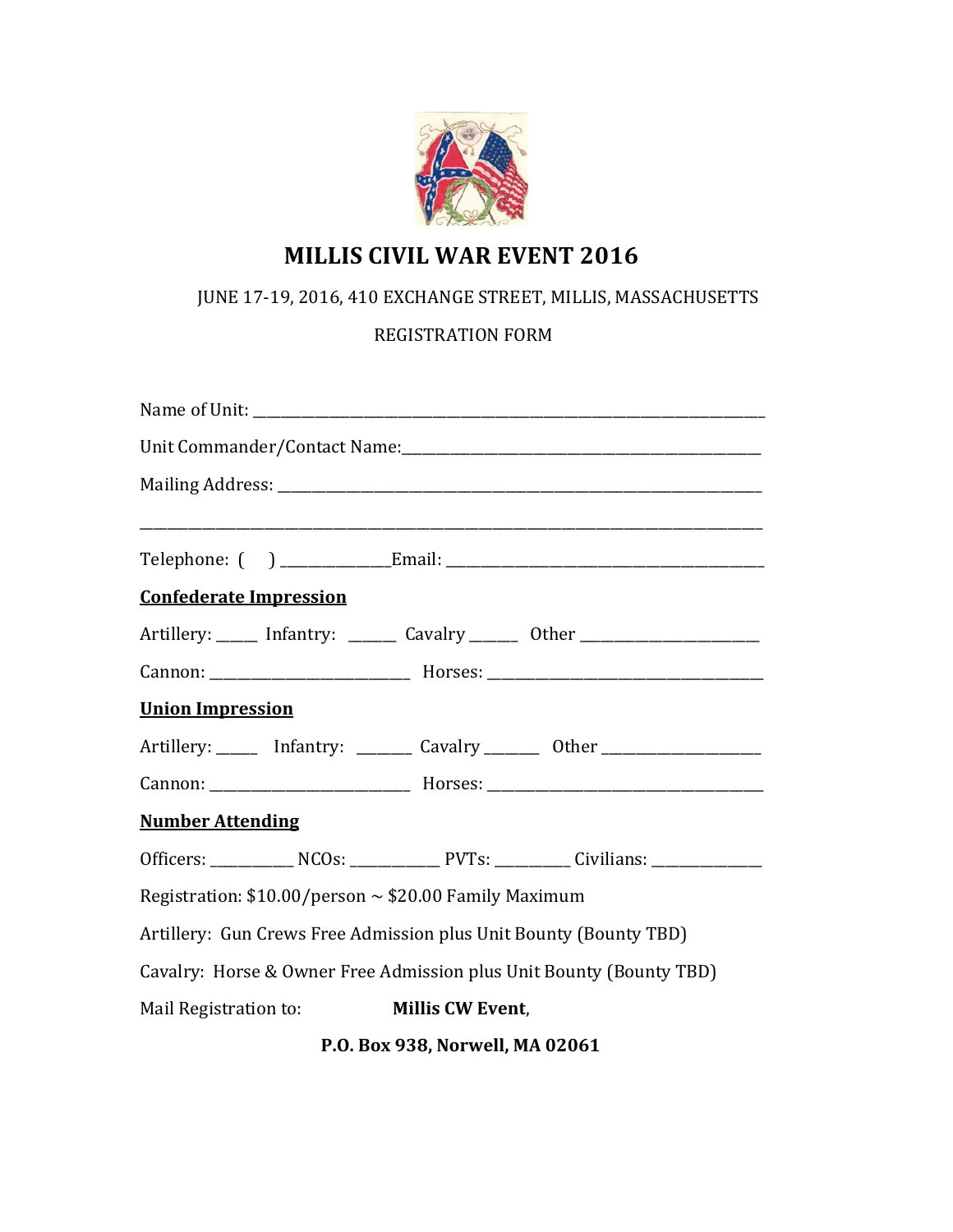#### Page 2.

Confirmation of receiving your registration will be sent upon providing a complete and valid Email, Address or Telephone Number. Any inquiries can be made by contacting Email: "blazingbailey@yahoo.com"

MILLIS CIVIL WAR EVENT ~ June 17-19, 2016

#### **PARTICIPANT LIST**

| Print Name | <b>Email Address</b> |
|------------|----------------------|
|            |                      |
|            |                      |
|            |                      |
|            |                      |
|            |                      |
|            |                      |
|            |                      |
|            |                      |